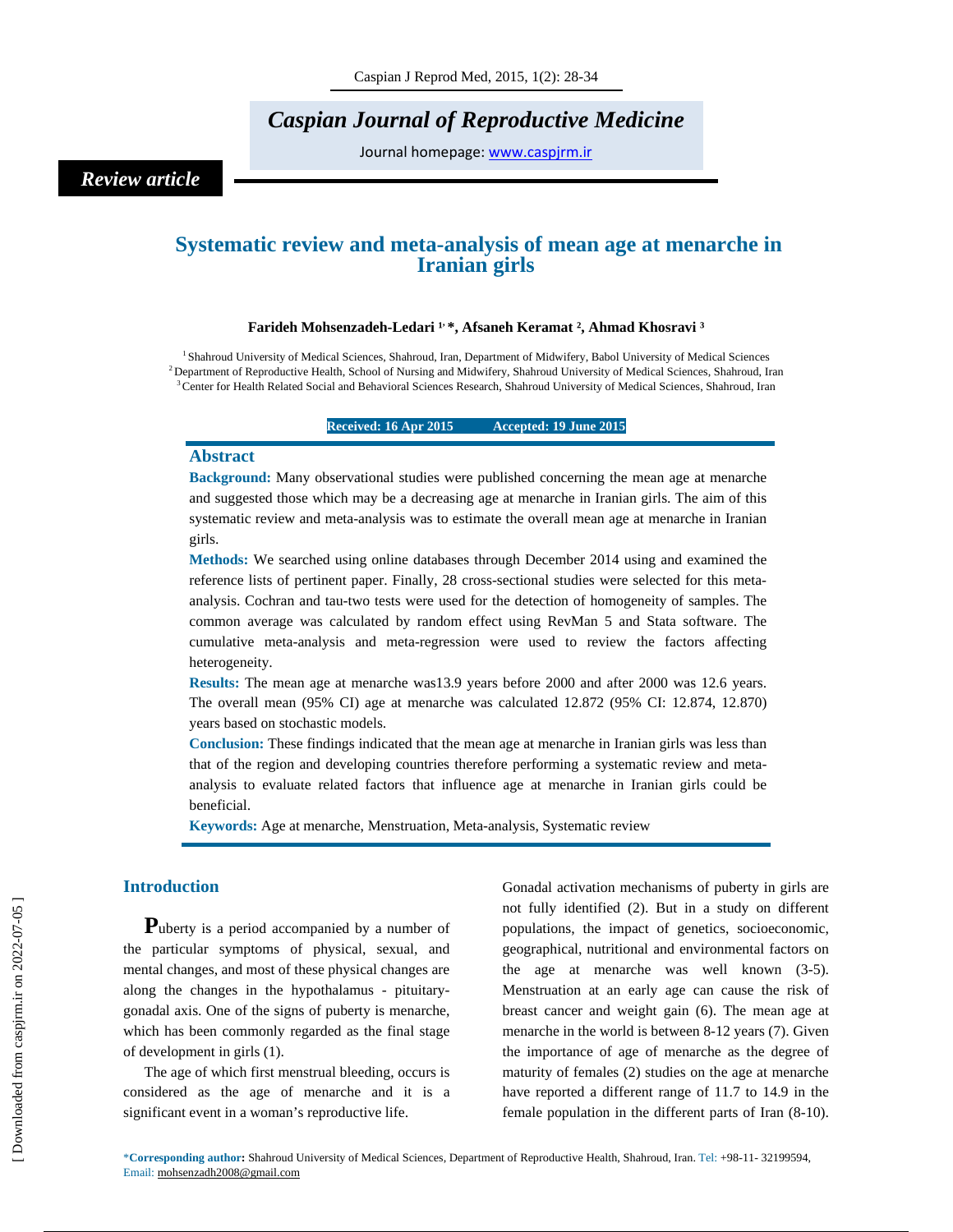#### Mohsenzadeh-Ledari et al.



**Fig. 1.** Chart of literature review with meta-analysis

Therefore, this meta-analysis was conducted to estimate the overall mean age at menarche of the girls in Iran to be a final criterion to provide guidance to policy makers in the health field.

#### **Materials and Methods**

The present systematic review and meta-analysis study was done to estimate the mean age at menarche in Iranian girls. We searched online databases including Pub MED, ISI (International Statistical Institute), Google Schola, Science Citation Index Expanded, Iranian technical and scientific websites such as Magiran, Iranmedex, SID. All published cross sectional studies that determined mean age at menarche through December 2014 using keywords "menstruation" and "menarche" were selected. Studies were excluded if they did not report mean  $\pm$  SD age at menarche or have used case-control and cohort methods (10-12).

Figure 1 shows chart of describing the study selection process. In total 34 articles were found by key words yields and 28 articles, contained relevant to our study (10, 13, 14).

Reprod Med

In reviewing the quality of abstracts, eight questions about the STROBE checklist were used for the quality assessment of articles. The studies with utmost one inappropriate measure was considered as low risk, otherwise considered as high risk in terms of quality (15). The criteria to evaluate the quality of the articles include the following: clearly define the age of menarche, the age of menarche is clearly marked, eligibility criteria, accuracy of the estimates, shows the design study, shows the calculated sample size, description of location, description of time. Figure 2 shows the assessment of articles' quality using the STROBE criteria.

To investigate the factors affecting the heterogeneity, cumulative meta-regression and meta-analysis were used. Given that the weather is affecting puberty, the studies have been divided into three zones based on climate: the Caspian mild and humid areas, the



**Fig. 2.** The assessment of articles' quality using the STROBE criteria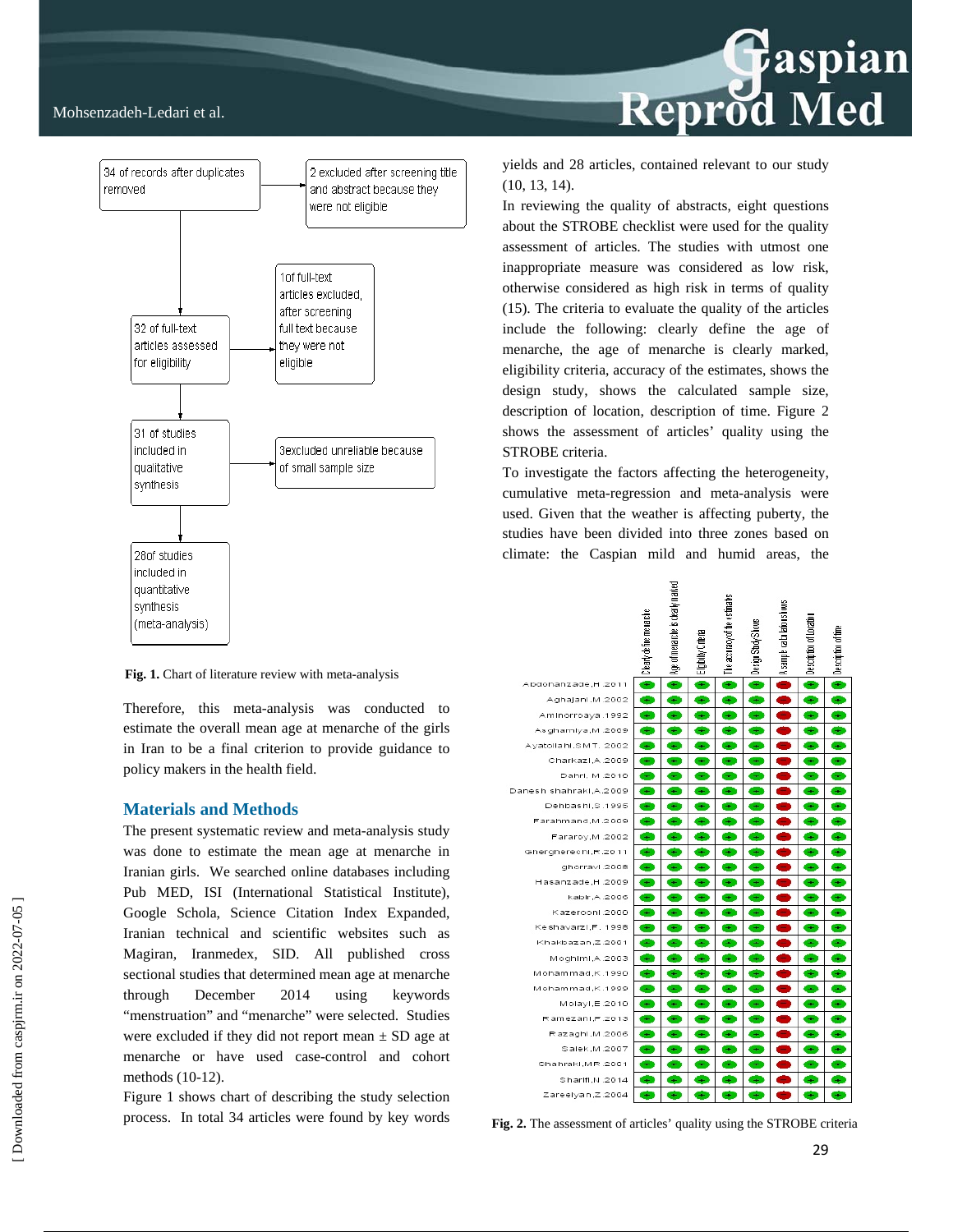

temperate and mountainous semi-arid, and the south coast hot and humid climates. In a meta-analysis, the climate impact has been studied along with the years of studies in meta-regression. The analysis of the results was performed using the Stata and Revman software.

#### **Results**

Among the 28 studies, two studies examined the whole country in terms of health and disease, and there was one provincial study in Mazandaran; other studies have been done in other cities. Five studies were done in Tehran, 3 in Gorgan, 2 in Isfahan and Shiraz, and from each city of Aq-Qala, Zahedan, Rasht, Mashhad, Yasouj, Rei, Sabzevar, Shahrekord, Kermanshah, and Ahwaz, one study was included in the analysis. Table 1 shows the general characteristics of each of the above examples. Studies were selected from 1990 to 2014 and were investigated in the overall analysis using the meta-regression of the effects of the geographical area with respect to their heterogeneity and given the significance of the year of study, the cumulative analysis was used (Fig. 3). Figure 3 shows that since 2000, the average age of menarche has declined; followed the performance of a two-group analysis. The mean age of menarche was 13.86 years before 2000,

|                          |      | Overall                        |  |  |  |
|--------------------------|------|--------------------------------|--|--|--|
| study                    | VT   | cumulative Mean (95% CI)       |  |  |  |
| Mohammad.K               | 1990 | $*$ 13.86 (13.83, 13.89)       |  |  |  |
| Aminorroaya              | 1992 | $\bullet$ 13.77 (13.74, 13.80) |  |  |  |
| Dehbashi.S               | 1995 | $\bullet$ 13.60 (13.57, 13.63) |  |  |  |
| Keshavarzi, F            | 1998 | $\bullet$ 13.56 (13.54, 13.58) |  |  |  |
| Mohammad.K               | 1999 | $+$ 13.60 (13.58, 13.61)       |  |  |  |
| <b>Kazerooni</b>         | 2000 | $\bullet$ 13.56 (13.55, 13.58) |  |  |  |
| Shahraki, MR             | 2001 | 12.63 (12.62, 12.63)<br>٠      |  |  |  |
| Khakbazan.Z              | 2001 | 12.63 (12.62, 12.63)<br>٠      |  |  |  |
| Avatollahi               | 2002 | 12.64 (12.64, 12.65)<br>٠      |  |  |  |
| Aghajani, M              | 2002 | 12.64 (12.64, 12.65)<br>٠      |  |  |  |
| Fararov.M                | 2002 | 12.64 (12.64, 12.65)<br>٠      |  |  |  |
| Moghimi, A               | 2003 | 12.64 (12.64, 12.65)<br>٠      |  |  |  |
| Zareeivan <sub>.</sub> Z | 2004 | ٠<br>12.65 (12.64, 12.65)      |  |  |  |
| Razaghi, M               | 2006 | 12.65 (12.64, 12.65)<br>٠      |  |  |  |
| kabir.A                  | 2006 | 12.80 (12.80, 12.80)<br>٠      |  |  |  |
| Salek.M                  | 2007 | 12.80 (12.80, 12.80)<br>۰      |  |  |  |
| ghorra vi                | 2008 | ٠<br>12.80 (12.80, 12.80)      |  |  |  |
| Farahmand,M              | 2009 | 12.80 (12.80, 12.80)<br>٠      |  |  |  |
| Charkazi, A              | 2009 | 12.80 (12.80, 12.80)<br>٠      |  |  |  |
| Ascharniva, M            | 2009 | 12.80 (12.80, 12.80)<br>٠      |  |  |  |
| danesh shahraki 2009     |      | 12.80 (12.80, 12.80)<br>٠      |  |  |  |
| Hasanzade, H             | 2009 | 12.80 (12.80, 12.80)<br>۰      |  |  |  |
| Molayi, E                | 2010 | 12.80 (12.80, 12.80)<br>٠      |  |  |  |
| Dahri, M                 | 2010 | 12.87 (12.87, 12.87)<br>٠      |  |  |  |
| Ghergherechi, R 2011     |      | 12.87 (12.87, 12.87)<br>٠      |  |  |  |
| Abdohahzade, H 2011      |      | 12.87 (12.87, 12.87)<br>٠      |  |  |  |
| Ramezani.F               | 2013 | 12.87 (12.87, 12.87)<br>٠      |  |  |  |
| Sharifi.N                | 2014 | 12.87 (12.87, 12.87)<br>٠      |  |  |  |
|                          |      | <u> Film</u>                   |  |  |  |
|                          |      | 10 1215.5                      |  |  |  |

**Fig. 3**. Cumulative mean of menarche

and after 2000 was 12.62 years (Fig. 4). The mean comparison showed a significant difference between the two groups, so that from 2000 onwards, the average age of menarche was significantly reduced.

#### **Discussion**

Findings from the present meta-analysis indicate that the mean age at menarche has declined over a period of 25 years from 13.30 to 12.78 years. The results were consistent with a study carried out in the United States in recent years. They have demonstrated a significant decrease in the age at menarche due to changes in lifestyle from 12.7 to 12.5 years over a period of 25 years (16). Because virtually the metaanalysis uses all the sample size of the studies, it has more reliable and accurate estimates than other estimates (17, 18) in studies conducted in various cities of the country. So, the results of this study can be more helpful in the planning and providing services to the society than other studies.

Considering this fact that the age of menarch influenced by several factors such as gene economic, social, health issues and body, diet, climate and geographic location (19), it seems that primarily the average age at menarche in Iranian women has to be compared to neighboring countries. The results of a study on 282 women in Pakistan, the average age of menarche has been estimated 13.60 years (20). Another study on 1017 Turkish women was shown the age of 15.70 years (21). In other studies, the mean age of menarche in Europe was 13.59 and in Africa 13.18 [23], USA 12.43 (22) and in India 13.71 (23) and in Nepal 12.69 (24) and in Italy 12.4 years, respectively (25). Accordingly, it seems the average age of menarche in Iranian girls is desirable compared to the region and developing countries. 12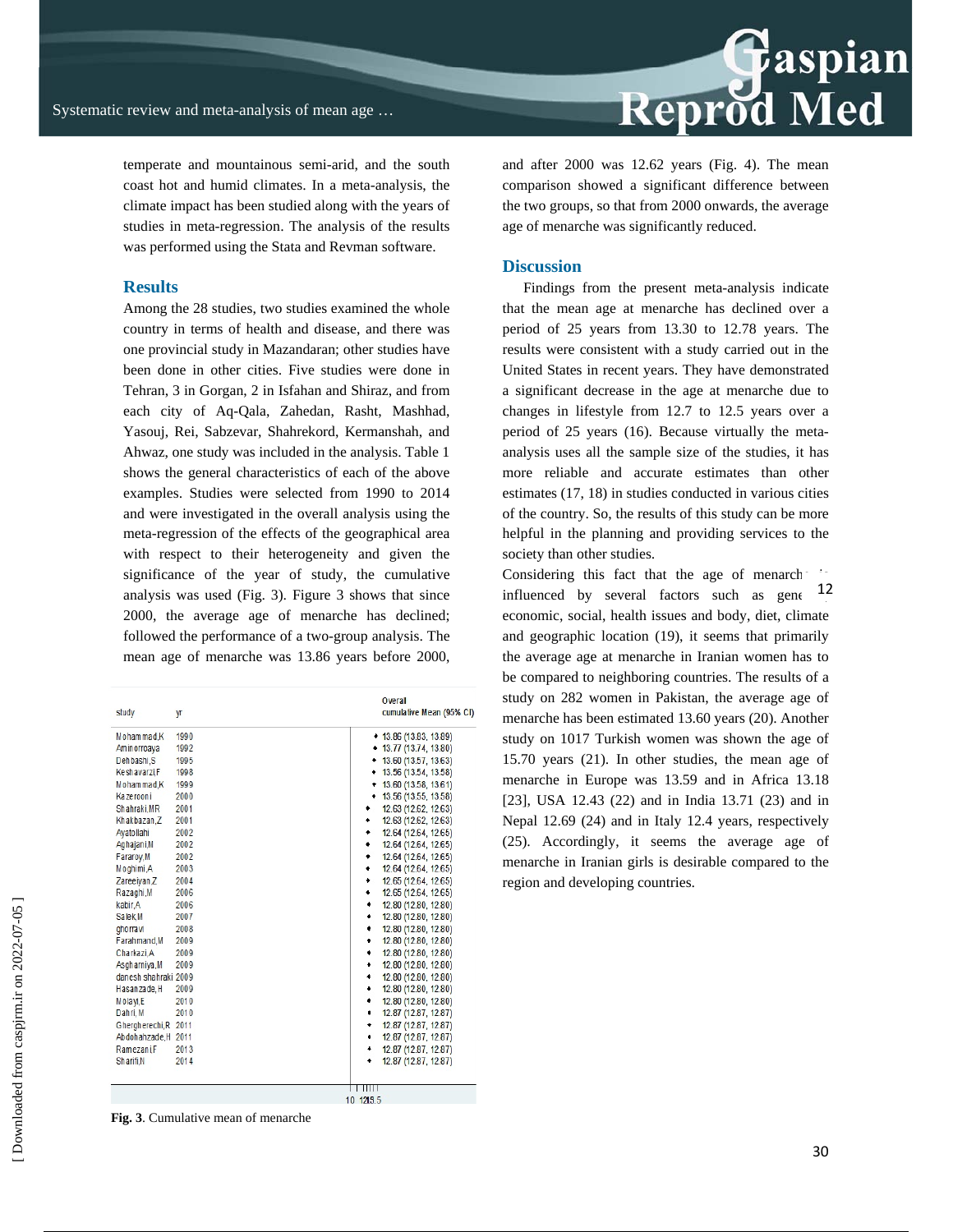## Mohsenzadeh-Ledari et al.



|                                                                                                                           | Mean  |              |  | Mean                                                             |  |                    |    |                |
|---------------------------------------------------------------------------------------------------------------------------|-------|--------------|--|------------------------------------------------------------------|--|--------------------|----|----------------|
| <b>Study or Subgroup</b>                                                                                                  | Mean  |              |  | SE Weight IV, Random, 95% Cl Year                                |  | IV, Random, 95% CI |    |                |
| 2.1.1 mean of menarch till 2000                                                                                           |       |              |  |                                                                  |  |                    |    |                |
| Mohammad, K.1990                                                                                                          | 13.86 | 0.016        |  | 3.6% 13.86 [13.83, 13.89] 1990                                   |  |                    | 医  |                |
| Aminorroaya.1992                                                                                                          | 12.9  | 0.05         |  | 3.6% 12.90 [12.80, 13.00] 1992                                   |  |                    |    |                |
| Dehbashi, S.1995                                                                                                          |       | 13.05 0.0274 |  | 3.6% 13.05 [13.00, 13.10] 1995                                   |  |                    | ⊟  |                |
| Keshavarzi, F. 1998                                                                                                       |       | 13.4 0.0267  |  | 3.6% 13.40 [13.35, 13.45] 1998                                   |  |                    |    |                |
| Mohammad, K.1999                                                                                                          |       | 13.65 0.0145 |  | 3.6% 13.65 [13.62, 13.68] 1999                                   |  |                    | 廿  |                |
| Kazerooni.2000                                                                                                            | 12.91 | 0.041        |  | 3.6% 12.91 [12.83, 12.99] 2000                                   |  |                    | 圖  |                |
| Subtotal (95% CI)                                                                                                         |       |              |  | 21.7% 13.30 [13.00, 13.59]                                       |  |                    | ⊕  |                |
| Heterogeneity: Tau <sup>2</sup> = 0.13; Chi <sup>2</sup> = 1197.86, df = 5 (P < 0.00001); i <sup>2</sup> = 100%           |       |              |  |                                                                  |  |                    |    |                |
| Test for overall effect: $Z = 89.08$ (P < 0.00001)                                                                        |       |              |  |                                                                  |  | Combined<br>Đ      |    | 14             |
| 2.1.2 mean of menarche from 2001-2014                                                                                     |       |              |  |                                                                  |  |                    | یل |                |
| Khakbazan, Z. 2001                                                                                                        |       | 12.1 0.0498  |  | 3.6% 12.10 [12.00, 12.20] 2001                                   |  |                    |    |                |
|                                                                                                                           |       | 12.6 0.0015  |  |                                                                  |  |                    |    |                |
| Shahraki, MR. 2001<br>Fararoy, M.2002                                                                                     |       | 13.96 0.0123 |  | 3.6% 12.60 [12.60, 12.60] 2001                                   |  |                    | ŀ  |                |
| Ayatollahi, SMT. 2002                                                                                                     |       | 12.5 0.0232  |  | 3.6% 13.96 [13.94, 13.98] 2002<br>3.6% 12.50 [12.45, 12.55] 2002 |  |                    |    |                |
| Aghajani, M.2002                                                                                                          |       | 13.3 0.0966  |  | 3.4% 13.30 [13.11, 13.49] 2002                                   |  |                    |    |                |
| Moghimi, A.2003                                                                                                           |       | 13.42 0.0545 |  | 3.5% 13.42 [13.31, 13.53] 2003                                   |  |                    |    |                |
| Zareeiyan, Z. 2004                                                                                                        |       | 13.05 0.0274 |  | 3.6% 13.05 [13.00, 13.10] 2004                                   |  |                    |    |                |
| kabir, A. 2006                                                                                                            |       | 12.68 0.0705 |  | 3.5% 12.68 [12.54, 12.82] 2006                                   |  |                    |    |                |
| Razaghi, M.2006                                                                                                           |       | 13.18 0.0023 |  | 3.6% 13.18 [13.18, 13.18] 2006                                   |  |                    |    |                |
| Salek, M.2007                                                                                                             |       | 12.56 0.0176 |  | 3.6% 12.56 [12.53, 12.59] 2007                                   |  |                    | Ø  |                |
| ghorravi.2008                                                                                                             |       | 12.2 0.1025  |  | 3.3% 12.20 [12.00, 12.40] 2008                                   |  |                    |    |                |
| Hasanzade, H.2009                                                                                                         |       | 12.15 0.0813 |  | 3.4% 12.15 [11.99, 12.31] 2009                                   |  |                    |    |                |
| Farahmand,M.2009                                                                                                          | 12.65 | 0.026        |  | 3.6% 12.65 [12.60, 12.70] 2009                                   |  |                    |    |                |
| Charkazi, A.2009                                                                                                          |       | 12.6 0.0571  |  | 3.5% 12.60 [12.49, 12.71] 2009                                   |  |                    |    |                |
| Danesh shahraki, A.2009                                                                                                   |       | 12.7 0.0412  |  | 3.6% 12.70 [12.62, 12.78] 2009                                   |  |                    |    |                |
| Asgharniya, M.2009                                                                                                        |       | 12.99 0.0542 |  | 3.6% 12.99 [12.88, 13.10] 2009                                   |  |                    |    |                |
| Dahri, M.2010                                                                                                             |       | 13 0.0016    |  | 3.6% 13.00 [13.00, 13.00] 2010                                   |  |                    | П  |                |
| Molayi, E.2010                                                                                                            |       | 13.19 0.0449 |  | 3.6% 13.19 [13.10, 13.28] 2010                                   |  |                    |    |                |
| Ghergherechi, R.2011                                                                                                      |       | 12.58 0.0411 |  | 3.6% 12.58 [12.50, 12.66] 2011                                   |  |                    |    |                |
| Abdohahzade, H.2011                                                                                                       |       | 12.88 0.0515 |  | 3.6% 12.88 [12.78, 12.98] 2011                                   |  |                    |    |                |
| Ramezani, F. 2013                                                                                                         |       | 13.06 0.0618 |  | 3.5% 13.06 [12.94, 13.18] 2013                                   |  |                    |    |                |
| Sharifi, N.2014                                                                                                           |       | 11.86 0.0449 |  | 3.6% 11.86 [11.77, 11.95] 2014                                   |  |                    |    |                |
| Subtotal (95% CI)                                                                                                         |       |              |  | 78.3% 12.78 [12.65, 12.92]                                       |  |                    |    |                |
| Heterogeneity: Tau <sup>2</sup> = 0.10; Chi <sup>2</sup> = 66814.46, df = 21 (P < 0.00001); i <sup>2</sup> = 100%         |       |              |  |                                                                  |  | <b>Combined</b>    |    |                |
| Test for overall effect: $Z = 187.95$ (P < 0.00001)                                                                       |       |              |  |                                                                  |  |                    |    |                |
| <b>Total (95% CI)</b>                                                                                                     |       |              |  | 100.0% 12.90 [12.77, 13.02]                                      |  | 12                 | 13 | $\frac{1}{14}$ |
| Meen<br>Heterogeneity: Tau <sup>2</sup> = 0.11; Chi <sup>2</sup> = 74004.60, df = 27 (P < 0.00001); i <sup>2</sup> = 100% |       |              |  |                                                                  |  |                    |    |                |
| Test for overall effect: $Z = 206.25$ (P < 0.00001)                                                                       |       |              |  |                                                                  |  |                    |    |                |

**Fig. 4.** The comparison of mean at menarche before and after 2000.

Although the studies on Iranian women and the samples inserted in this meta-analysis are trying to find the average age normal menarche in their own society, however, these studies had several differences, while inclusion criteria for the study attempted to reduce heterogeneity. The major differences between these samples of our study can be different target groups in each of the study. There was no structure or formula specified for the purpose of the study was not

Test for subgroup differences: Chi<sup>2</sup> = 9.75, df = 1 (P = 0.002), l<sup>2</sup> = 89.7%

mentioned. Also, each study had a target population different from the others. The objection raised to the methodology of these studies can be the bias and recall error in the estimation of the age menarche, or the onset of menstruation in subjects, which was observed in all samples. Accurate method to estimate age menarche can be performed based on a cohort study with a high-volume sample size that's ever been done in Iran.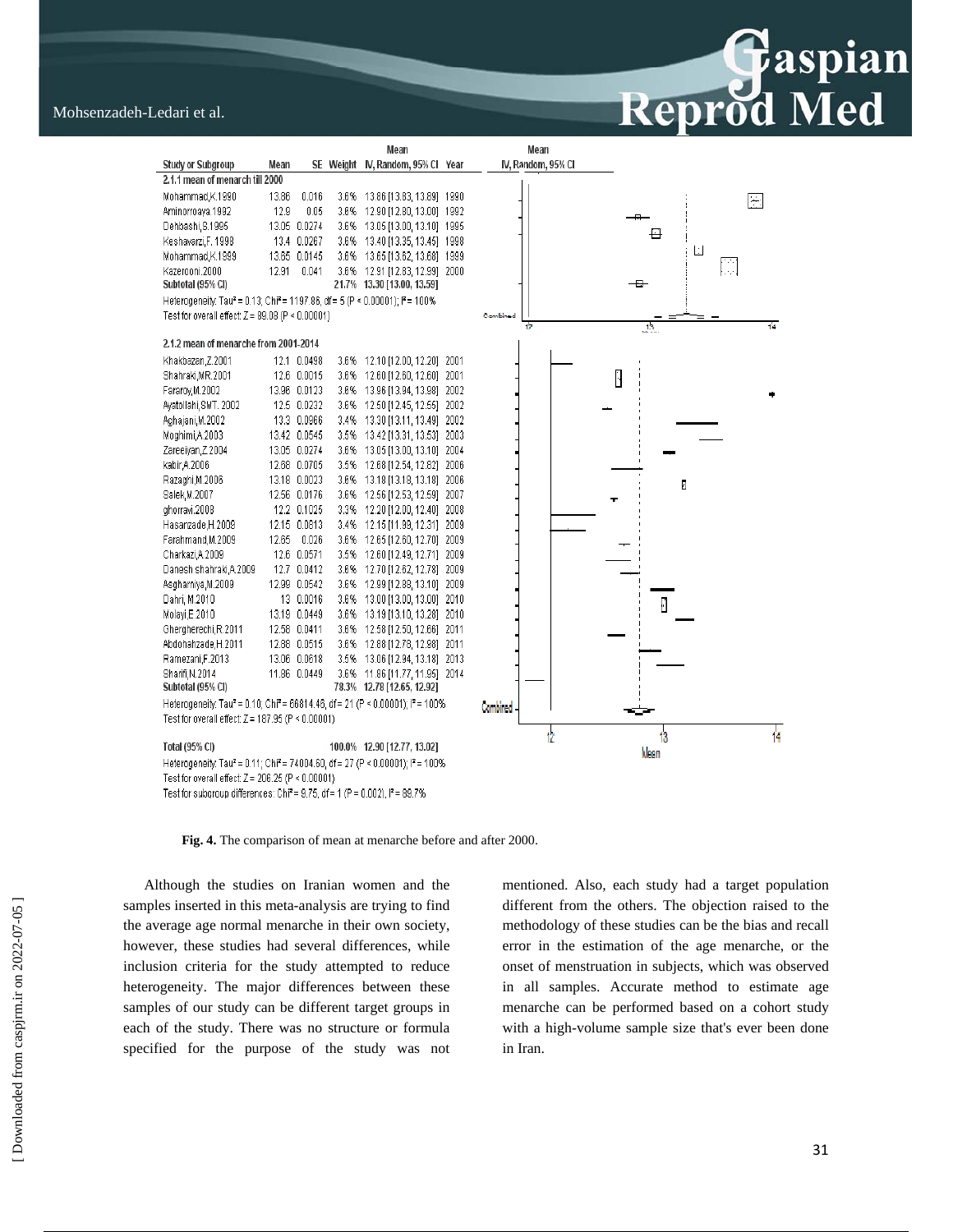The study of Mohammad et al, conducted based on the data from the Health and disease plan in the whole country has been one of the strongest studies used in this analysis, given the high-volume sample size of the study has an important effect on the common estimates (12.78 years). But, it has been observed that the common average obtained from this meta-analysis is less than the estimate obtained of the above mentioned study (13.86 year). Considering that this study was conducted in the country level and the research population involved all provinces of the country, it is reliable (25); But it must be noted that the sample of the study of Mohammed et al. is affected by the number of the population more than anything else, and more populous provinces had more samples and higher impact on their estimation.

Another point that should be mentioned is the decreasing trend in the age menarche due to better

|                  |               | <b>rapic 1.</b> Characteristics of the studies under investigation |      |               |                |      |               |           |
|------------------|---------------|--------------------------------------------------------------------|------|---------------|----------------|------|---------------|-----------|
| N <sub>o</sub>   | <b>Author</b> | Location                                                           | Yea  | <b>Sample</b> | <b>Average</b> | SD   | <b>Target</b> | <b>SE</b> |
|                  |               |                                                                    | r    | size          |                |      | population    |           |
| $\mathbf{1}$     | Mohammadi     | Gorgan                                                             | 1990 | 557           | 13.19          | 1.06 | 14-19         | 0.0449    |
| $\overline{2}$   | Alroaya       | Aq-qala                                                            | 1992 | 145           | 12.15          | 0.98 | Guidance      | 0.0813    |
|                  |               |                                                                    |      |               |                |      | school        |           |
| 3                | Dehbashi      | Zahedan                                                            | 1995 | 558           | 12.60          | 0.05 | Guidance      | 0.0015    |
|                  |               |                                                                    |      |               |                |      | school        |           |
| $\overline{4}$   | Keshavarzi    | Tehran                                                             | 1998 | 370           | 12.60          | 1.10 | $10-16$       | 0.0571    |
| 5                | Mohammadi     | Athletes of 24                                                     | 1999 | 629           | 13.18          | 0.06 | $12-19$       | 0.0023    |
|                  |               | provinces                                                          |      |               |                |      |               |           |
| $\sqrt{6}$       | Kazerouni     | Mashhad                                                            | 2000 | 1300          | 13.00          | 0.06 | $11 - 15$     | 0.0016    |
| $\boldsymbol{7}$ | Shahraki      | Isfahan                                                            | 2001 | 3192          | 12.65          | 1.47 | $6 - 17$      | 0.0260    |
| $\,8\,$          | Khakbazan     | Mazandaran                                                         | 2001 | 2246          | 12.50          | 1.10 | 13-17         | 0.0232    |
| 9                | Ayatollahi    | Raht                                                               | 2002 | 600           | 12.99          | 1.33 | $11 - 16$     | 0.0542    |
| 10               | Aqajani       | Shiraz                                                             | 2002 | 2074          | 13.05          | 1.25 | 12-22         | 0.0274    |
| $11\,$           | Fararoui      | Isfahan                                                            | 2002 | 3204          | 12.56          | 1.15 | $5.5 - 17$    | 0.0176    |
| 12               | Moqimi        | Yasouj                                                             | 2003 | 181           | 13.30          | 1.30 | High school   | 0.0966    |
| 13               | Zareian       | Rei                                                                | 2004 | 658           | 13.42          | 1.40 | $7 - 16$      | 0.0545    |
| 14               | Razaqi        | Tehran                                                             | 2006 | 399           | 12.68          | 1.41 | $7 - 17$      | 0.0705    |
| 15               | Kabir         | Shiraz                                                             | 2006 | 900           | 12.91          | 1.23 | $\frac{1}{2}$ | 0.041     |
| 16               | Salek         | Gorgan                                                             | 2007 | 200           | 12.20          | 1.45 | $12 - 15$     | 0.1025    |
| 17               | Qarroi        | Sabzevar                                                           | 2008 | 400           | 12.88          | 1.26 | $10-17$       | 0.0515    |
| 18               | Farahmand     | Shahrekord                                                         | 2009 | 778           | 12.70          | 1.15 | $11 - 18$     | 0.0412    |
| 19               | Cherkezi      | Tehran 7th                                                         | 2009 | 580           | 12.10          | 1.20 | Elementary-   | 0.0498    |
|                  |               | district                                                           |      |               |                |      | High school   |           |
| 20               | Asqarnia      | Kermanshah                                                         | 2009 | 810           | 13.40          | 0.76 | Guidance      | 0.0267    |
|                  |               |                                                                    |      |               |                |      | school        |           |
| 21               | Shahraki      | Shiraz                                                             | 2009 | 2074          | 13.05          | 1.25 | 12-22         | 0.0274    |
| 22               | Hasanzade     | The whole                                                          | 2009 | 8820          | 13.86          | 1.51 | 15-49         | 0.0160    |
|                  | kashani       | country                                                            |      |               |                |      |               |           |
| 23               | Molaei        | The whole                                                          | 2010 | 10228         | 13.65          | 1.47 | 15-49         | 0.0145    |
|                  |               | country                                                            |      |               |                |      |               |           |
| 24               | Dahri         | Ahwaz                                                              | 2010 | 566           | 11.86          | 1.07 | $8 - 15$      | 0.0449    |
| 25               | Qeqerechi     | Tabriz                                                             | 2011 | 1000          | 12.58          | 1.30 | $7 - 17$      | 0.0411    |
| 26               | Abdollahzade  | Tehran 13 <sup>th</sup>                                            | 2011 | 402           | 13.06          | 1.24 | $12 - 18$     | 0.0618    |
|                  |               | district                                                           |      |               |                |      |               |           |
| 27               | Rmezani       | Tehran                                                             | 2013 | 400           | 12.90          | 1.20 | $6 - 18$      | 0.05      |
| 28               | Shrifi        | Shiraz                                                             | 2014 | 9349          | 13.96          | 1.23 |               | 0.0123    |

#### **Table 1.** Characteristics of the studies under investigation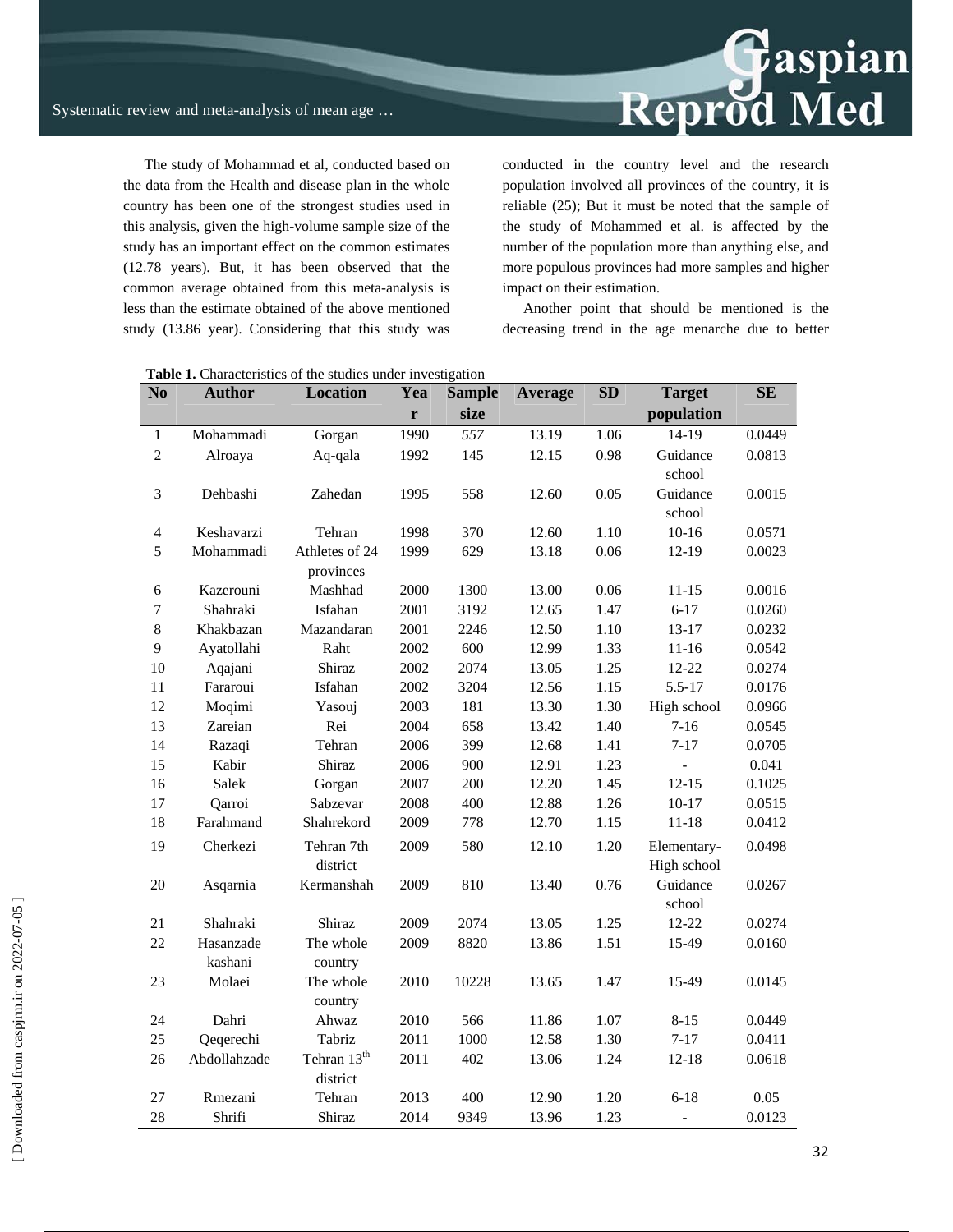nutrition and lifestyle changes in societies and communities based on the available studies (16, 22, 26).

#### **Conclusion**

The results from this meta-analysis showed that mean age at menarche was less the regional and developed countries. Therefore performing a systematic review and meta-analysis to evaluate the adequate nutrition for children and teenage population excessive body fat that influence age at menarche could be beneficial (27-29).

#### **Conflict of interest**

None declared.

#### **References**

- 1. Shahraki MR, Mohamadi M, Akbarzade S, Karamiporzaree M. The menarche age of secondary school girls in Zahedan. Tabib-E-Shargh. 2003;4(4):191-5 (Farsi).
- 2. Charkazi A, Shahnazi H, Kouchaki GM, Nazari N, Ekrami Z, Samimi A. Menarche at age and its relation with current heath and socioeconomic status in Aq Qala city's girls, 2009. Journal of Health System Research. 2010;6(3):532-9.
- 3. Delavar MA, Hajian-Tilaki KO. Age at menarche in girls born from 1985 to 1989 in Mazandaran, Islamic Republic of Iran. Eastern Mediterranean health journal 2008 Jan-Feb;14(1):90-4.
- 4. Asgharnia M, Faraji R, Sharami H, Yadak M, Oudi M. A study of menarcheal age in northern iran (rasht). Oman medical journal. 2009 Apr;24(2):95- 8.
- 5. Grivas TB, Vasiliadis E, Mouzakis V, Mihas C, Koufopoulos G. Association between adolescent idiopathic scoliosis prevalence and age at menarche in different geographic latitudes. Scoliosis. 2006;23(1):1-9.
- 6. Peeters P, Verbeek A, Krol A, Matthyssen M, De Waard F. Age at menarche and breast cancer risk in nulliparous women. Breast cancer research and treatment. 1995;33(1):55-61.
- 7. Gilbert P. Menstruation in schoolgirls--1: The normal menarche. Professional care of mother and child. 1999;10(2):35-6.
- 8. Sharifi N, Najar S, Tadayon M, Haghighizadeh MH. Relationship between some anthropometric

indices with menarche age of girls in Ahvaz. Journal of Ilam University. 2014;22(2):50-6 (Farsi).

Reprod Med

- 9. Mohammadzadeh Z, Allame Z, Shahroki S, Oriezi H, Marasi M. Puberty health education in Iranian teenagers: self - learning or lecture and discussion panel. Iranian Journal of Medical Education. 2001;1(3):3-6 (farsi).
- 10. Gharravi AM, Gharravi S, Marjani A, Moradi A, Golalipour MJ. Correlation of age at menarche and height in Iranian student girls living in Gorgan- northeast of Iran. JPMA. The Journal of the Pakistan Medical Association. 2008 Aug;58(8):426-429. 14
- 11. Mobini M. Probable risk factors of rheumatoid arthritis,a case control study. J Mazand Univ Med Sci. 2010;20(75): 38-44 (Persian).
- 12. Maddah M. Risk factors for overweight in urban and rural school girls in Iran: skipping breakfast and early menarche. International journal of cardiology. 2009;136(2):235-238.
- 13. Takfallah L. Survey of effective factors on menarche age in Type 1 diabetic adolescents referred to Iran's Diabetes Association. Journal of zabol university of medical sciences and health services. [Research]. 2012;3(4):49-55 (Persian).
- 14. 14. Maddah M. Risk factors for overweight in urban and rural school girls in Iran: skipping breakfast and early menarche. International journal of cardiology. 2009;136(2):235-238.
- 15. Vandenbroucke JP, von Elm E, Altman DG, Gotzsche PC, Mulrow CD, Pocock SJ, et al. Strengthening the Reporting of Observational Studies in Epidemiology (STROBE): explanation and elaboration. Ann Intern Med. 2007;147(8):W163-94.
- 16. Anderson SE, Dallal GE, Must A. Relative weight and race influence average age at menarche: results from two nationally representative surveys of US girls studied 25 years apart. Pediatrics. 2003;111(4 Pt 1):844-850.
- 17. Noble JH, Jr. Meta-analysis: Methods, strengths, weaknesses, and political uses. J Lab Clin Med. 2006;147(1):7-20.
- 18.Cohn LD, Becker BJ. How meta-analysis increases statistical power. Psychol Methods. 2003;8(3):243- 253.
- 19. Speroff LGR. Abnormal puberty and growth problem: clinical gynecologic endocrinology and